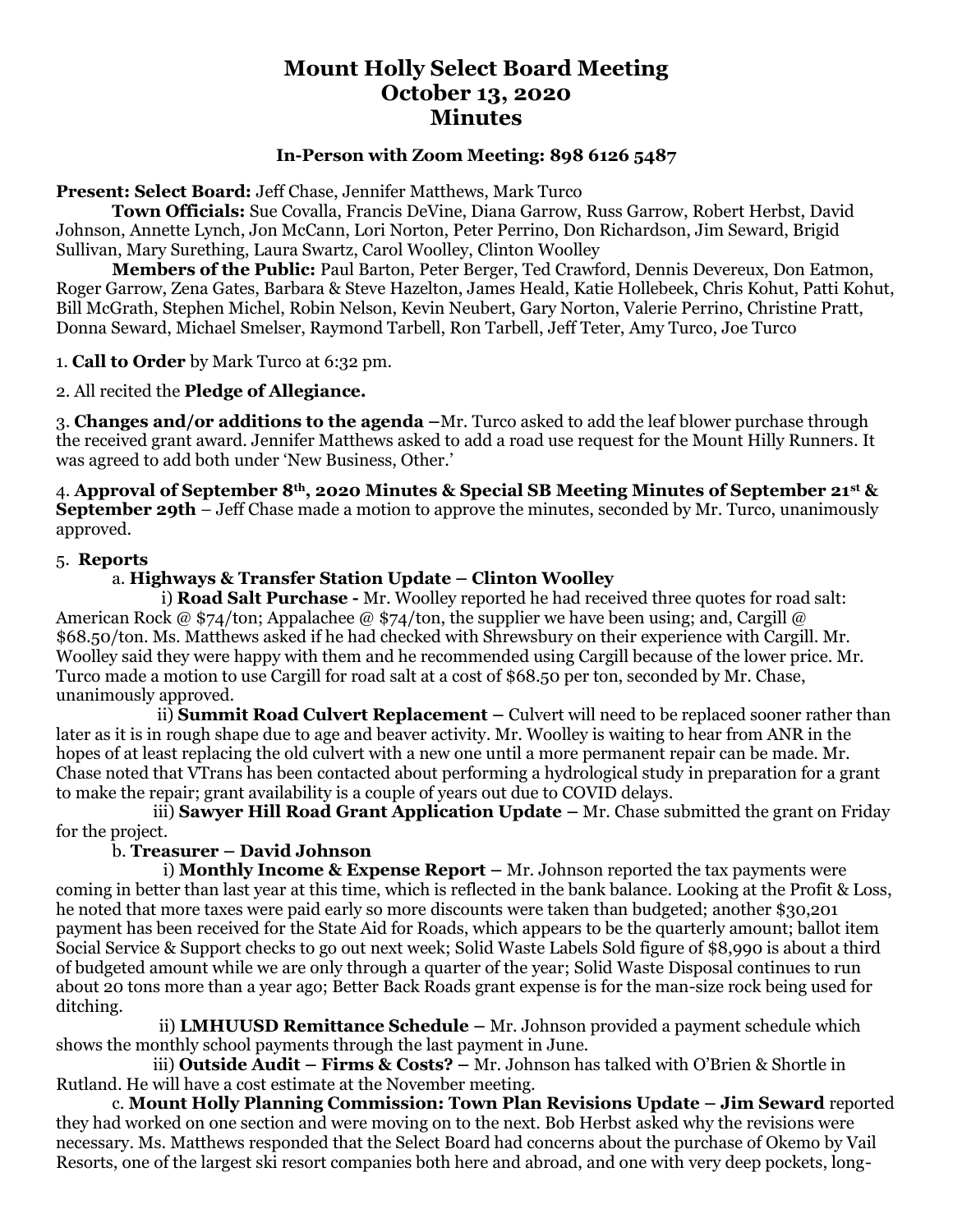range plans, and a very wealthy clientele. As it stands right now, the town plan leaves Mount Holly vulnerable to development as it lacks specificity. With no zoning, the town is dependent upon the town plan to spell out what we want and don't want in our community, and specifics are necessary. Specificity is also needed in order to prevail in an Act 250 or court hearing. The specifics in the town plan are what safeguard our community. Ms. Matthews also mentioned the desire to keep Mount Holly affordable for young families and for the adult children who were raised here but now find it difficult to afford to live here. The Select Board agreed as a whole to ask the Planning Commission to review the town plan and to give it some teeth to protect our community. Discussion followed about environmental impact studies, the expense of expansion, and the location of the ski area on state forest land leased from the State. Don Eatmon commented on cancelled contracts and golf courses for sale. He stated that Ms. Matthews should recuse herself from the discussion as she lives on Branch Brook Road, the only access road if Vail does come over the mountain. He stated we went through rewriting the town plan two/three years ago, and what are we wasting our time for?

d. **Mount Holly Conservation Commission Update – Francis DeVine** reported the Commission has had two meetings so far and has focused on organization, a mission statement, and the development of policies and procedures. They plan to understand and catalogue Mount Holly's natural resources so as to be able to advise the Select Board and Planning Commission on the use of the town's natural resources. If the town is successful in receiving a Municipal Planning Grant, they plan to oversee the update of the Arrowwood inventory of natural resources, with the inventory serving as an aid in the work on the town plan. The Commission is exploring other grant opportunities, and it has established a committee to work on how to improve Star Lake. He noted the Commission meets the first Tuesday of every month, except for November when they will meet on November 2<sup>nd</sup>.

e. **Rutland Regional Planning Commission Update –** Jon McCann reported that the Mendon town plan was approved. The Mendon AT&T cell tower project was revised from a 140' tower to a 90' tower with branches and approved with those revisions.

f. **Rutland Regional Transportation Council Update – Clinton Woolley** reported that the main topic of the meeting was the expanded train service to Burlington with stops in Middlebury and Vergennes.

g. **Rutland County Solid Waste District Update – Clinton Woolley** reported on RCSWD's difficulty disposing of the zero-sort materials as they cannot ship due to COVID. He is also working with Mr. Chase on a composting operation for food scraps at the transfer station, as they now have to drive the collected food scraps to Rutland twice a month and it's costly.

#### 6. **New Business**

a. **Administrative Officer Appointment –** Ms. Matthews noted the letter received from the Planning Commission, which states at their September 22<sup>nd</sup> meeting, they made a motion - passed unanimously - to nominate Renee Sarmento for the Administrative Officer position. The position does not have a set number of hours, as the hours are dependent upon the work that comes in. Mr. Chase noted this was above and beyond the Planning Commission clerk hours and duties, and he asked if the money was in the budget. Ms. Matthews explained that the subdivision fees cover the Administrative Officer costs, and at present there are two subdivisions with the fees outstanding and another subdivision in the works. Mr. Johnson said the fees go into the general fund. Ms. Matthews explained that according to State Statute, the Planning Commission recommends an individual for the Administrative Officer, and the Select Board then appoints that individual. Ted Crawford said there had been three or four Administrative Officers in the past and they had all stopped working because there was little to do. He stated that State Statutes treat us the same as Burlington and it is in the best interest of the Select Board to ignore State Statutes.

Mr. Turco asked if the proposed fees were the same as the current ones and asked if they had been approved by the Planning Commission. Ms. Matthews responded no. She went on to explain that the fees are to set by the Select Board as spelled out in the Town of Mount Holly Subdivision Regulations passed in 1998: "The Select Board shall review its established fees periodically to insure the fees are covering the cost of published public notices, holding of public hearings, and other expenses incurred in administering these Regulations." She noted the fees have not been adjusted in years, and that in a comparison with neighboring towns, the proposed new fees are still much lower. Mr. McCann explained the Planning Commission has approved one subdivision but not yet collected the fees as there is no published fee schedule. The subdividers want a letter with the Select Board approved fee schedule before paying any subdivision fees. Bill McGrath stated there is a pamphlet with the fees listed. Mr. Eatmon stated the Select Board must vote on the fees before changing them. Mr. Chase stated there was a lot of hostility in the room and the discussion about the fees was just a starting point. Mary Surething stated that one or two people on the Planning Commission and one or two people on the Select Board cannot run the town; the whole town should have a say. Mr. McCann again referenced the 1998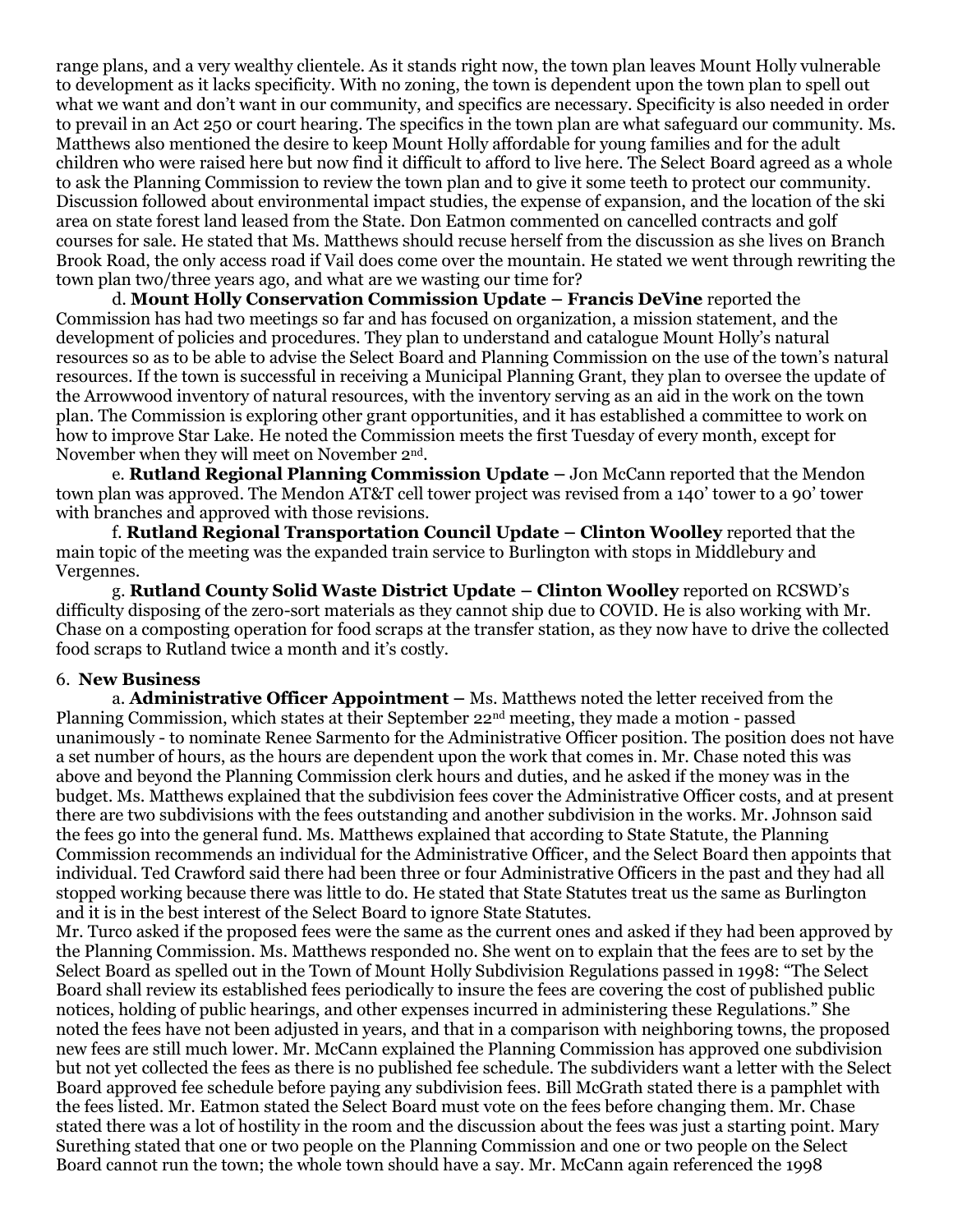Subdivision Regulations. They state the Select Board, which Mr. McCann pointed out is the elected governing body elected by the townspeople, is to set the fees. He stated the Planning Commission needs the fees, whatever the amounts are, in writing. Ms. Matthews noted that the Subdivision Regulations also state that any change in fees shall have a 30-day notice.

Mr. Turco returned the discussion to the Administrative Officer, stating there was no funding in the budget for the position. Mr. Johnson pointed out there was funding for the Planning Commission clerk, none of which had been used in the first three months of the fiscal year, so there was some funding available. Mr. McCann noted that the work for the Administrative Officer varies greatly and most towns use the fees to cover that work. When there are more subdivision applications, there is more work and more fees. Conversely, when there are no applications, there is no work and no fees. Mr. Seward confirmed that the Planning Commission nominated Ms. Sarmento for the Administrative Officer position, but he said if there was no money to pay her, she shouldn't be hired. Discussion followed about who does the hiring – the Select Board. Ms. Matthews made a motion to follow through on the Planning Commission's unanimous recommendation to appoint Renee Sarmento as the Administrative Officer. No second. The item was tabled until next month.

b. **Planning Commission Appointment –** Two Letters of Interest have been received for a term on the Planning Commission running until November 2021: one from Stephen Michel, one from Brigid Sullivan. Stephen Michel said he was new to town, would like to contribute to the town, and he thought being on the Planning Commission was a good way to learn about the town. He was a New York State CPA. He is on the Board of the Museum and treasurer for the Springfield Area Child Cooperative. As to the town plan revisions, he will try to cooperate, listen and work with people. He has not read the town plan, he has no knowledge of the plan, and he has no background in town planning.

Brigid Sullivan said she had volunteered for many organizations in town, and she had written grants for the Museum, the Mount Holly Conservation Trust, and the MH Volunteer Fire Department. She has worked in public administration with years of experience in planning.

Mr. Chase asked if either individual would re-apply in November when a couple of Planning Commission terms are ending. Ms. Sullivan replied yes. Mr. Michel said he would have to think about it. He added he would bring a neutral look to the town plan and would be open to any idea to improve the plan. Ms. Sullivan said she was available to assist.

Mr. Chase made a motion to appoint Stephen Michel to the Planning Commission term ending in November 20121, seconded by Mr. Turco. Mr. Chase and Mr. Turco voted yes; Ms. Matthews voted no. Ms. Matthews thanked Ms. Sullivan for her willingness to serve. Mr. Turco thanked her too.

i) **November 2020 – Two Terms Expire –** Mr. Turco stated there were two terms on the Planning Commission ending in November. Those who might be interested in the positions should submit Letters of Interest to the Select Board. Ms. Matthews clarified a couple of points made earlier. She said the two young women whose terms are ending in November and who are not seeking to be re-appointed are not leaving due to burn-out but for a variety of other reasons. She said she was sorry to lose the valuable perspective they brought to the table representing younger members with families in the community. She thanked both Nicole Lewis and Gabrielle Macklin-Bickford for all the time and effort they put into the Planning Commission. She stated that their departure is a tremendous loss to the Planning Commission, the Select Board, and to the community as a whole. Mr. Turco also thanked them.

c. **Conservation Commission Resignation –** Mr. Turco noted that one individual has resigned from the Conservation Commission. He made a motion to accept Jay Ummel's resignation, seconded by Mr. Chase, unanimously approved. Ms. Matthews said she would post the opening. Mr. Turco asked if we need to do that as originally there were to be only five seats. Ms. Matthews replied that the Select Board appointed nine individuals and had agreed to nine seats with a re-assessment of that number in a year's time. The Position will be posted.

d. **Permit Application Fee Schedule –** Mr. Turco said this was a continuation from the previous discussion. He said he needed to see the current fee schedule before agreeing to any changes. Discussion ensued about where the current fee schedule could be found. Mr. Seward said it was in the town office and he would pull it out for Select Board review. The Select Board will revisit the issue in November.

e. **Village of Belmont Road Concerns – Dennis Devereux** said these concerns have been discussed over the years:

i) **Lake Street Triangle –** He stated that the grassy area at the bottom of Lake Street was dangerous and he thought it should be removed for safety reasons.

ii) **Four-Way Stop?** – Mr. Devereux thought a four-way stop was necessary at the Belmont Store as cars on Tarbellville Road could not see well at the stop sign, and many from out of the area assumed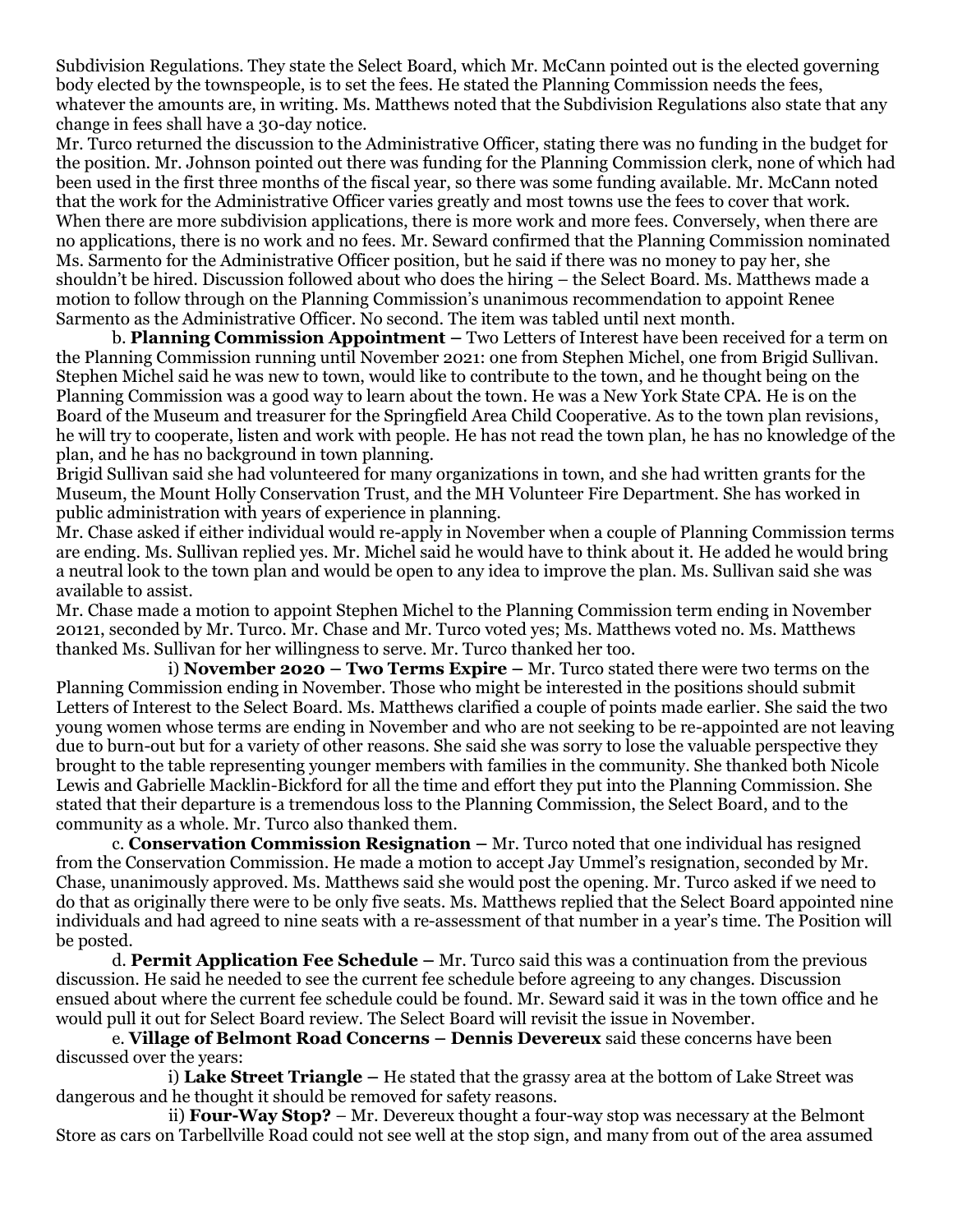and proceeded as if the intersection was a four-way stop. Both were dangerous. He said a red flashing light might be necessary.

iii) **Lower Speed Limit –** With the speed limit posted at 35 mph, many drive at 40-45 mph. He said many villages have lowered the speed limit to 25 mph and it might be a good idea to do that in Belmont.

He also suggested looking at the speed limit on other roads, like Healdville with no shoulder, animals, driveways, and people walking and on bikes.

Discussion ensued on these ideas, both pros and cons. Mr. Chase said it would be best to set up a committee to study the issues. Mr. Turco said the Select Board will review the recommendations received from the committee. Mr. Devereux will draft a notice about the committee for the Chit Chat and town website.

f. **Town Clerk Concerns – Sue Covalla** was concerned about how members of the Select Board were treating her as she was an elected official and not under the Select Board's control. She said the Select Board was making decisions about items that concerned her without asking her opinion. She said she had written a letter to the Select Board about her concerns. With the land record digitization grant, she said she should have been involved in the decision to pursue the grant and she should have had the opportunity to read the contract, as the work involved fell on her shoulders in the midst of an election. She said she was very stressed by the grant, and she would like to have her concerns heard. Mr. Chase apologized to Ms. Covalla if she felt disrespected by the documents put out at the start of the pandemic to keep staff and community members safe. He said he was willing to help with the work for the grant. Paul Barton said all appreciated her service to the community. Mr. Chase asked what the Select Board could do to fix the situation. Ms. Covalla said she's an elected official and she is to work with the Select Board, and the Select Board should ask her opinion on things that concern her. Raymond Tarbell said the Select Board should not try to change everything and should try to work with and listen to the people. Ms. Matthews said to Ms. Covalla that we all appreciate all the good work she is doing, including working on a holiday. She thanked her for being willing to tackle the grant and get the work done at a most inopportune time, and she thanked her for her willingness to do so. Mr. Turco also thanked Ms. Covalla.

## g. **Concerned Citizens Comments –** A number of residents spoke on a number of concerns:

- Mr. Herbst spoke of the need to elect a Chair of the Select Board
- Paul Nevin spoke of the need to support and respect those who worked for the town
- Chris Pratt recommended the Select Board tell the Planning Commission which parts of the town plan they have concerns about and which parts the Planning Commission should work on

Discussion ensued about the steps necessary to approve a town plan: public hearings, Select Board approval, Rutland Regional Planning Commission approval.

- Mr. Michel said he thought it unfair for town employees to be called back from vacation to do work that was not an emergency and was scheduled to be done upon their return
- Mr. McGrath said that residents could start a petition to bring the town plan up for a town vote
- Mr. Crawford was displeased with the COVID-19 Guidelines for the in-person Select Board meeting: 6' social distancing, 25 person limit on attendance, not moving chairs. He said townspeople were tired of edicts and rules from the Select Board, and townspeople are smart enough to look after themselves. He also said that Select Board members cannot act alone; an administrative assistant is needed to do the work and then communicate with each Select Board member. Mr. Chase said he wrote the guidelines and had emailed them to the other Select Board members. Ms. Matthews said she understood the concerns expressed, but that Mr. Chase was only listing the health and safety requirements issued by the Governor and the VT Department of Health to keep us all safe during a pandemic. Those requirements include allowing only one person per 100' square feet, strict social distancing, and a mask mandate. She said the document was an attempt to follow those health and safety guidelines to keep everyone safe while trying to accommodate some residents' desire to have an in-person meeting.
- Mr. Barton said that more people had died from the pandemic than died in World War I, the Korean War, Vietnam, Desert Storm, and the current war on terror. Public officials work for the people and are to do the people's work.
- Mr. McCann thanked Mr. Chase for the extraordinary job he did to get this meeting off the ground. He said that the town Health Officer could be the one to deal with these health issues without the need for Select Board approval.
- Raymond Tarbell thanked the Select Board for having an in-person meeting.